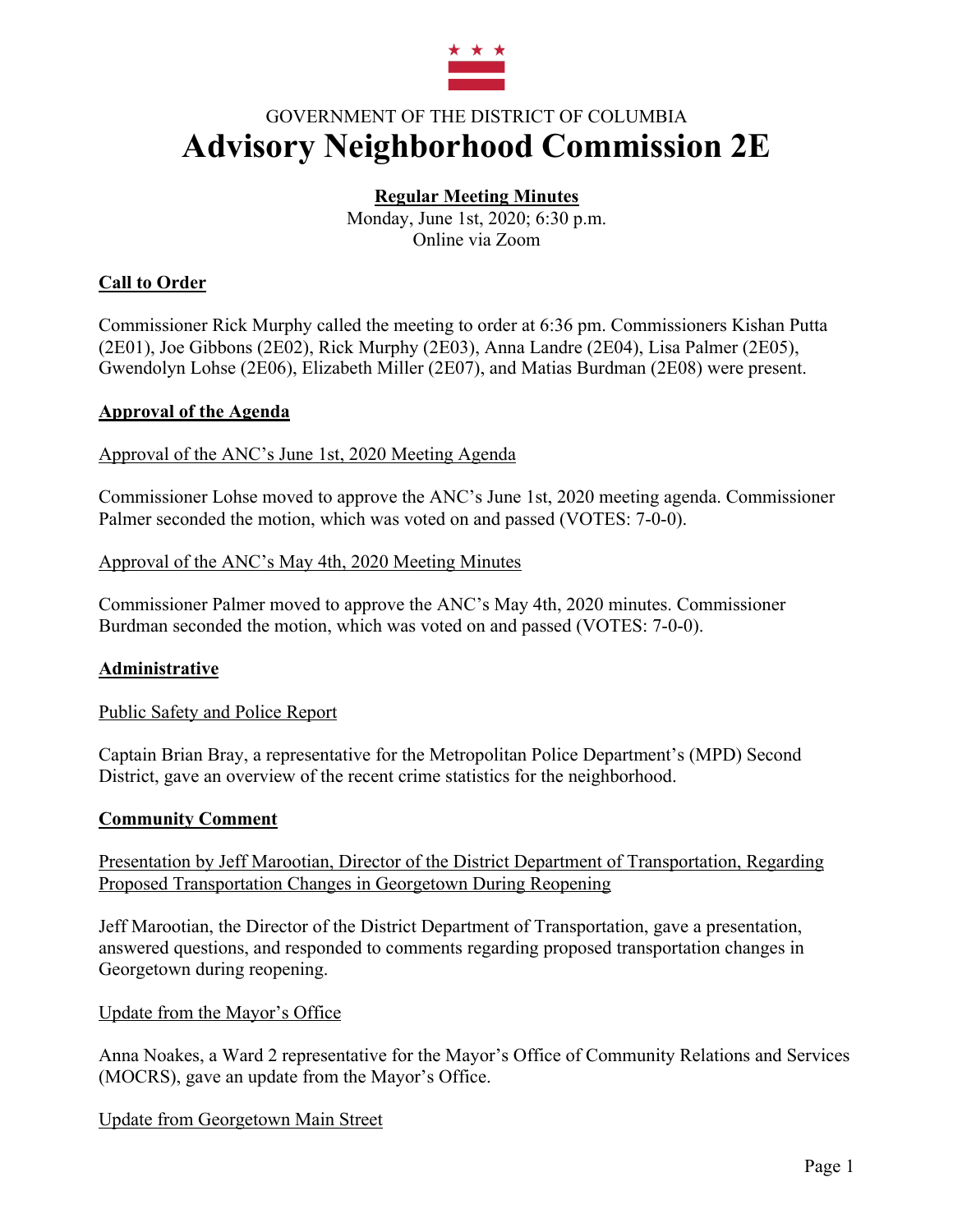Rachel Shank, the Executive Director of Georgetown Main Street, gave an update from the organization.

## Update from the Georgetown BID

Joe Sternlieb, the CEO and President of the Georgetown BID, gave an update from the organization.

#### Announcement Regarding Changes to ANC November Ballot Access

Chair Murphy gave an announcement regarding changes to ANC ballot access in November.

## Announcement Regarding DC Water's Clean Rivers Project Webinar

Chair Murphy gave an announcement regarding DC Water's upcoming Clean Rivers Project webinar.

# **New Business**

## Consideration of a Resolution Regarding Systemic Racism and the Unjust Death of George Floyd

Commissioner Burdman moved to adopt a proposed resolution regarding the matter. Chair Murphy seconded the motion which was voted on and passed (VOTES: 7-0-0). The resolution reads as follows:

Our heart goes out to the family and friends of George Floyd. While we will never truly understand the pain they have suffered as a result of the injustice inflicted on Mr. Floyd, we share the sorrow and anger brought on by his indefensible loss. ANC 2E acknowledges that systemic racism in policing continues to be a problem all over America, and we reiterate our condemnation of the actions that led to Mr. Floyd's death.

# Consideration of a Resolution Regarding Sidewalk Widening During the Social Distancing Period

Commissioner Palmer moved to adopt a proposed resolution regarding the matter. Commissioner Gibbons seconded the motion, which was voted on and passed (VOTES: 8-0-0). The resolution reads as follows:

ANC 2E has serious concerns about public health issues on our sidewalks related to COVID-19.

The sidewalks in our community are lovely – cobble stoned, moderately sized, and create a sense of intimacy and connection in our community. However, given the Mayor's recommendation to continue social distancing practices, we have concerns that they are not wide enough for our businesses to reopen and operate while simultaneously providing space for walking. As we continue to move forward through the pandemic response, we recognize that the sidewalks and curb lanes provide multiple functions along M Street NW and Wisconsin Avenue NW, including but not limited to:

• Space for pedestrians to walk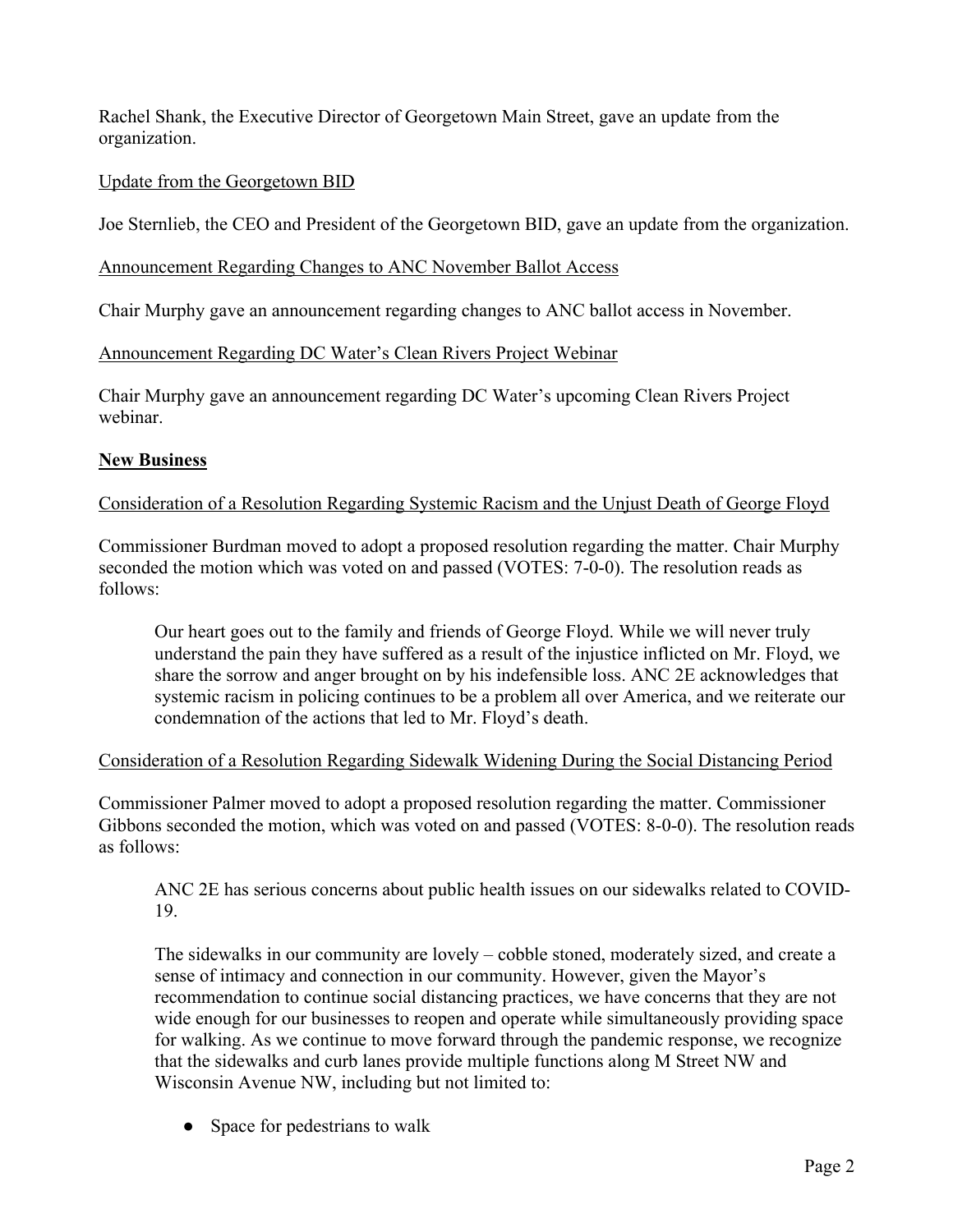- Curbside loading and unloading
- Bus loading and unloading
- Places for restaurants to set up tables and chairs for service
- Looking forward, potentially places for retailers to sell their products

We request that the District Department of Transportation (DDOT) joins cities from around the country in maximizing our business' ability to reopen and operate successfully by strategically expanding the sidewalk on M Street NW and Wisconsin Avenue NW up to at least the 1500 block of Wisconsin Avenue NW. While doing so, we strongly reiterate the importance of managing for the various uses noted above, and we request close consultation on the location of such modifications, including the build out of parklets, streateries, and other uses. Any changes to the sidewalk must not impede our business' ability to succeed – rather, it should amplify such ability. ANC 2E affirmatively states its request to be a partner in the development, monitoring, implementation, and continued study of this pilot program to ensure it is meeting the community's needs throughout its life. Given no one knows the indirect impacts of this pilot, we urge DDOT to work closely with the ANC on the time period for which this pilot remains in effect. Ultimately, the goal is for our temporary street design to support both public health and economic policy goals, while disrupting the residential community in a sensitive manner.

Furthermore, ANC 2E notes that with no Metrorail access to our neighborhood, visitors and employees have limited means of coming and going from our community. In accordance with social distancing guidelines, we request that DDOT, alongside the sidewalk widening work, address the following:

- Increase the number of locations available for bike and scooter parking but do so without impeding vehicular traffic at corners
- Work with private parking lots to determine and implement a means for lowering the price to park inside private parking facilities, as we have limited capacity for managing an increase associated with the loss of parking in the commercial district within the residential community
- Incentivize and assist private entities to add bike and scooter parking on private property
- Create additional safe roadway infrastructure for bikes and scooters as we expect and encourage a significant uptick in the usage of these means of transportation
- Prohibit scooter and bike use on the sidewalks and widened sidewalks and enforce all restrictions on scooter use
- Provide ANC 2E with a point of contact at DDOT who can assist in enforcing penalties against the misuse of scooters and bikes within the designated widened sidewalks
- Ensure that curb cuts serving those with disabilities and different mobility needs are conserved
- Address all unnecessary impediments blocking the sidewalks, including the removal of unused newspaper boxes and the refurbishing of tree boxes to ensure safe movement of pedestrians
- Work with retailers to develop and implement a system for sidewalk queuing
- Adjust signal timing to ensure safety and efficiency for all users of our roadways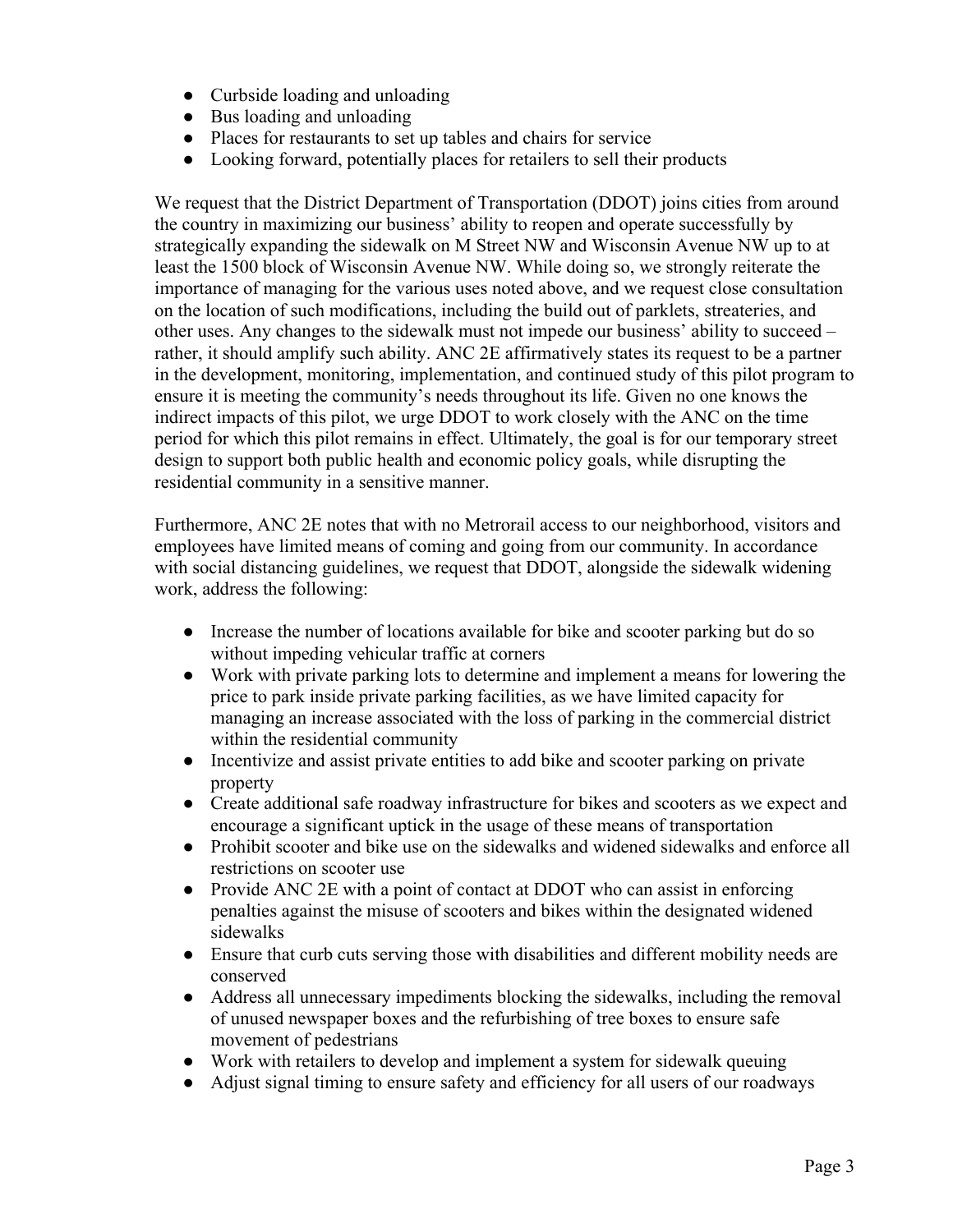Finally, we know that creating these expanded sidewalks comes with a significant cost. We ask that the DC Council and the Mayor ensures that dollars are included in the budget to support such economy boosters we note herein both within ANC 2E and across the city. This is the time to respond to an unprecedented situation with creativity and we are eager to partner with city planners to move our community, and our city, forward. A pilot such as this is only an emergency measure. The ramifications of the pilot on Georgetown will be significant and thus this resolution is not intended to create a permanent solution.

## Consideration of a Resolution Asking Mayor Bowser to Return Proposed Comprehensive Plan Amendments to the Office of Planning for Reconsideration in Light of the Anticipated Impact of the COVID-19 Emergency

Chair Murphy moved to adopt a proposed resolution regarding the matter. Commissioner Gibbons seconded the motion, which was voted on and passed (VOTES: 7-0-0). The resolution reads as follows:

Amendments to the District of Columbia's Comprehensive Plan (the "Amendments") have been proposed by the Office of Planning and are currently pending before the Council of the District of Columbia. If adopted, the Amendments (many, if not most, of which are based on the assumption that the District will experience "a greater pace of growth" in coming years) would make dramatic changes to our city's Comprehensive Plan. Ironically, the Office of Planning submitted the Amendments to the DC Council on April 23rd, 2020, a day on which the District reported 167 new coronavirus (COVID-19) cases and 14 COVID-19 related deaths. At this point, it is impossible to predict the impact the pandemic will have on our city's population growth, employment, and revenue, but ANC 2E believes it is virtually selfevident that the growth assumptions on which the Amendments are based can no longer provide a reasonable basis for responsible urban planning.

Given the dramatic change in circumstances, ANC 2E urges Mayor Bowser to withdraw the Amendments from consideration by the DC Council. Failing that, ANC 2E urges the DC Council to return the Amendments to the Office of Planning for comprehensive reconsideration once it is possible to reasonably analyze and predict the impact the COVID-19 pandemic will have on the future of our city.

Consideration of a Resolution Supporting Georgetown Main Street as Part of the DC Council Committee on Business and Economic Development's Budget Oversight Hearing Regarding the Department of Small and Local Business Development

Commissioner Gibbons moved to adopt a proposed resolution regarding the matter. Commissioner Palmer seconded the motion, which was voted on and passed (VOTES: 7-0-0). The resolution reads as follows:

WHEREAS, ANC 2E provided a sponsoring resolution to create our Georgetown Main Street (GMS) organization in 2017,

WHEREAS, ANC 2E commends Georgetown Main Street for instilling a strong community collaboration by comprising its board of 11 members representing a variety of affiliations: small business owners, Georgetown University officials, and Georgetown residents, among other affiliations,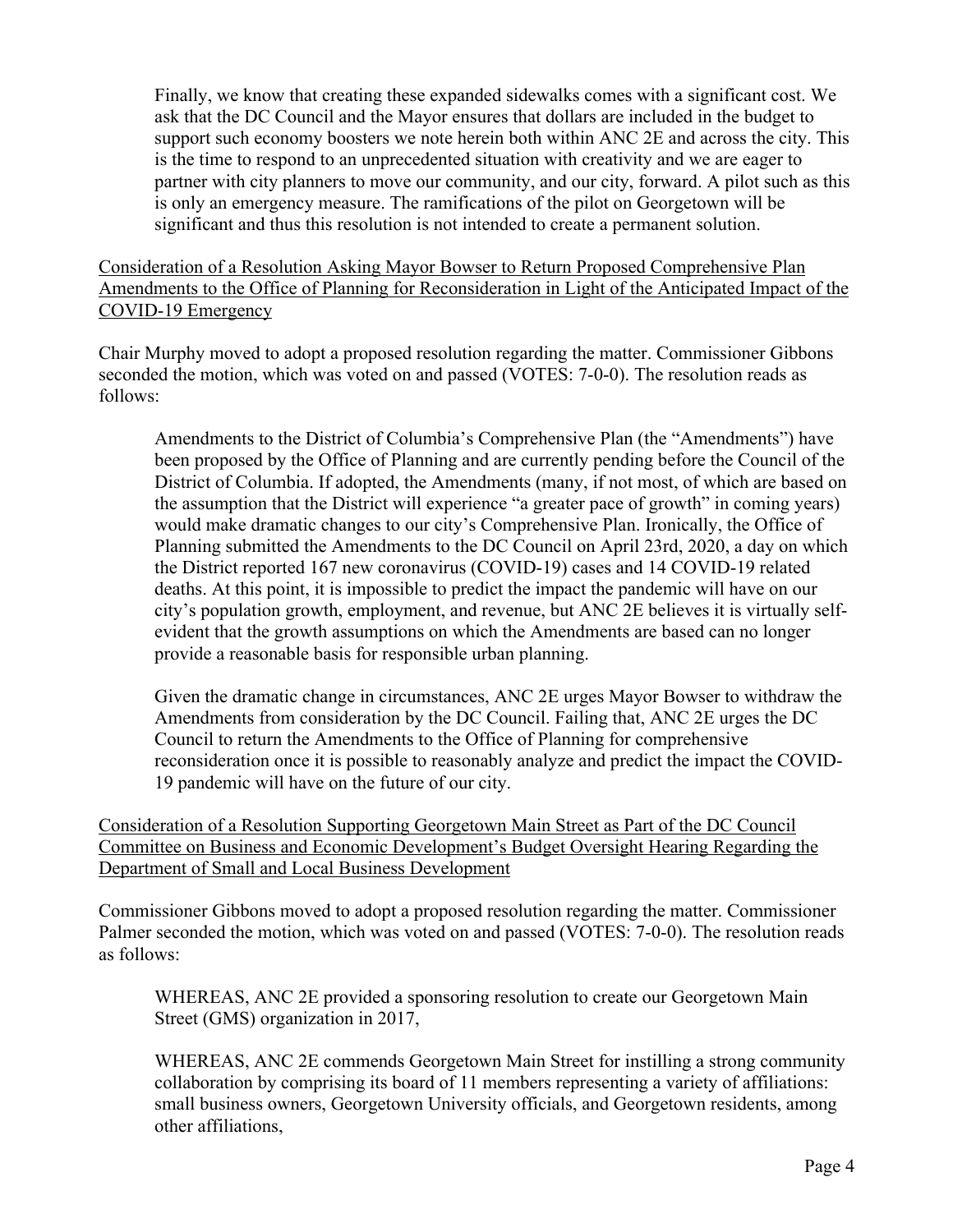WHEREAS, ANC 2E is very proud of Georgetown Main Street's financial operating metrics:

- A. The organization's annual operating budget is around \$165,000, a majority of which comes from the DC Government.
- B. Georgetown Main Street does not receive mandatory dues or business assessments. They rely on grants from the DC Government and generous contributions from the community and its Board of Directors to fund the variety of projects and services they provide.
- C. To date, Georgetown Main Street has awarded \$112,835.76 in direct financial assistance to small businesses for facade improvement projects, business operations, and emergency COVID-19 relief.
- D. To date, Georgetown Main Street has awarded \$39,655 in emergency COVID-19 relief, with an additional \$10,345 to be allocated in the coming months.

WHEREAS, ANC 2E strongly believes that Georgetown Main Street is a perfect complement to our hardworking Georgetown Business Improvement District (BID), as Georgetown Main Street serves our community beyond the BID's zone,

WHEREAS, ANC 2E has watched Georgetown Main Street, with one single employee, Executive Director Rachel Shank, provide effective and efficient services to over one mile of the Georgetown commercial corridor and to 300 businesses,

WHEREAS, ANC 2E has watched Executive Director Rachel Shank tirelessly work for our community and provide technical assistance, nonstop promotion, and critical information to our small Georgetown businesses as they navigate this new normal,

WHEREAS, ANC 2E understands that Georgetown Main Street receives its support from the Department of Small and Local Business Development (DSLBD), and

WHEREAS, while ANC 2E recognizes that the upcoming budget cycle is a difficult one, the ANC strongly believes that investment in the small and local businesses of DC will pave the way to recover and restore DC's vibrancy.

THEREFORE, BE IT RESOLVED that ANC 2E urges the DC Council to fully fund the Department of Small and Local Business Development's Main Street program for FY 2021 in order to ensure the continued success of our Georgetown Main Street organization.

# **Old Georgetown Board**

# SMD 2E05 - OG 20-160 (HPA 20-285) 3000 M Street, NW

Commissioner Palmer moved to adopt a proposed resolution regarding the matter. Commissioner Gibbons seconded the motion, which was voted on and passed (VOTES: 7-0-0). The resolution reads as follows:

ANC 2E is very pleased to see that this project is moving forward again. We remain extremely frustrated by the lack of development on this site, an important block in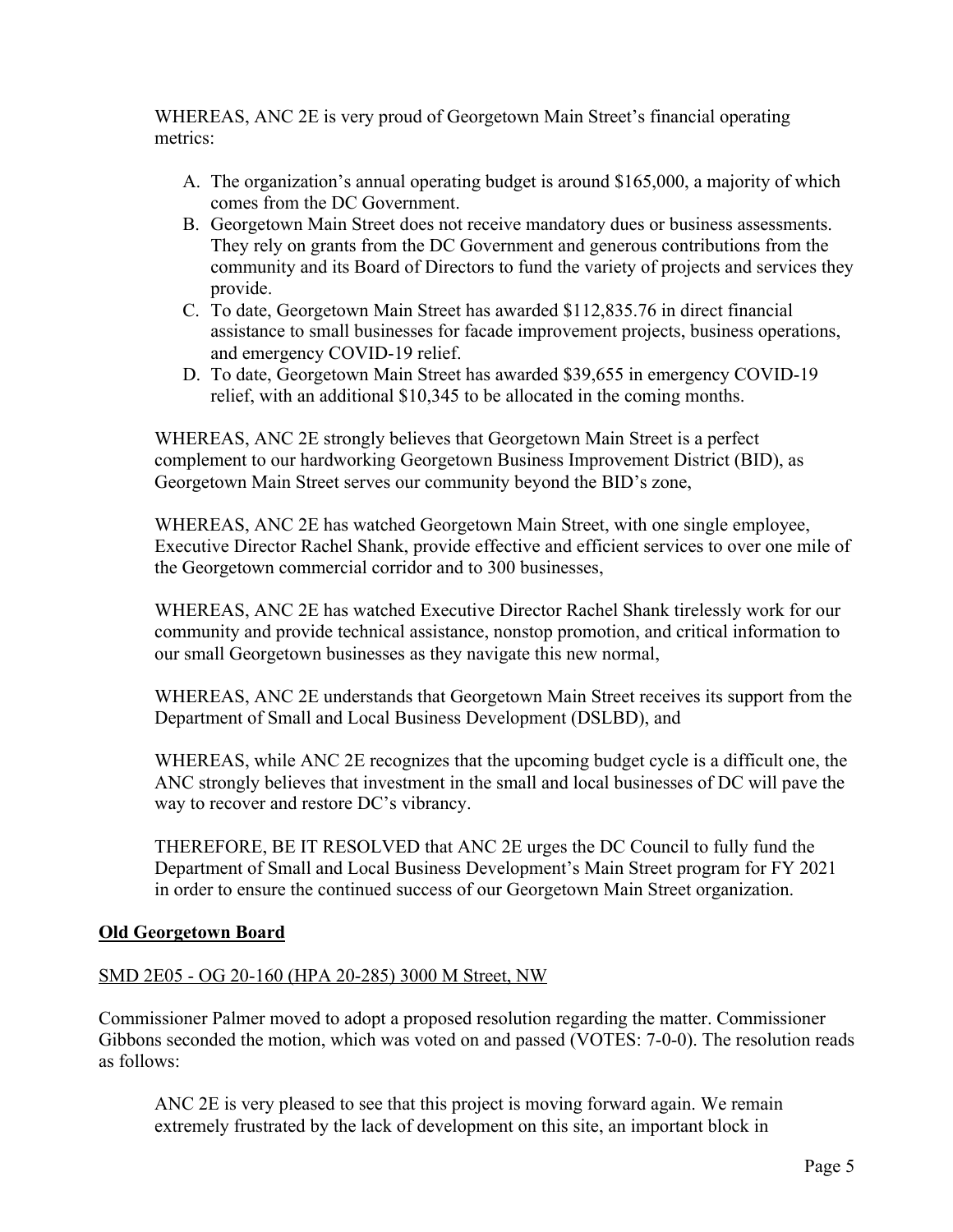Georgetown. Between the crane that has been standing on the site with no work and the empty and unkept space on M Street NW, the neighborhood is looking forward to the expedient creation of a new building that is in keeping with the historic guidelines of our community.

With that said, ANC 2E has some concerns about the proposed plans where design and use intersect. First, we have concerns about the roof deck. We would like to ensure that it is built to contain noise, especially music, and are uncomfortable with moving forward any plans that do not contemplate how the roof will be designed to protect peace, order, and quiet in the neighborhood, particularly in the evenings.

Second, ANC 2E wants to ensure that an adequate plan is in place to ensure that cars dropping off and picking up guests do not cause traffic issues on the block, particularly when considering the plans for building in the alley across the street. We would prefer to see a place for two to three cars at any given time to be pulled to the side of the block without interfering with traffic. While we know that this will be part of a zoning conversation, there are design considerations here that we would like to see incorporated into the plans prior to moving forward.

Separately, ANC 2E appreciates the green touches and would like to see more to soften a large building which will be looming quite large over small homes and the mule yard. We also leave issues related to massing to the Old Georgetown Board to resolve but ask the Board to pay particular attention to the height differential between the proposed building and the more modest buildings to the south.

ANC 2E is extremely eager to see a project move forward and appreciates that there are significant financial considerations that must be incorporated into the review process. We look forward to working with the applicant to ensure that the building designed for this important block of our community is both economically viable and sensitively designed.

#### SMD 2E06 - OG 20-169 (HPA 20-297) 3024 Q Street, NW

Commissioner Lohse moved to adopt a proposed resolution regarding the matter. Commissioner Burdman seconded the motion, which was voted on and passed (VOTES: 7-0-0). The resolution reads as follows:

ANC 2E requests that the applicant resubmits its application along with communications demonstrating that all of the immediate neighbors have seen the project plans and have the opportunity to share any concerns with the ANC.

#### **Administrative (Continued)**

#### Approval of the ANC's FY 2020 Quarter 2 Financial Report

Commissioner Gibbons moved to approve the ANC's FY 2020 Quarter 2 financial report. Commissioner Lohse seconded the motion, which was voted on and passed (VOTES: 7-0-0).

#### **Adjournment**